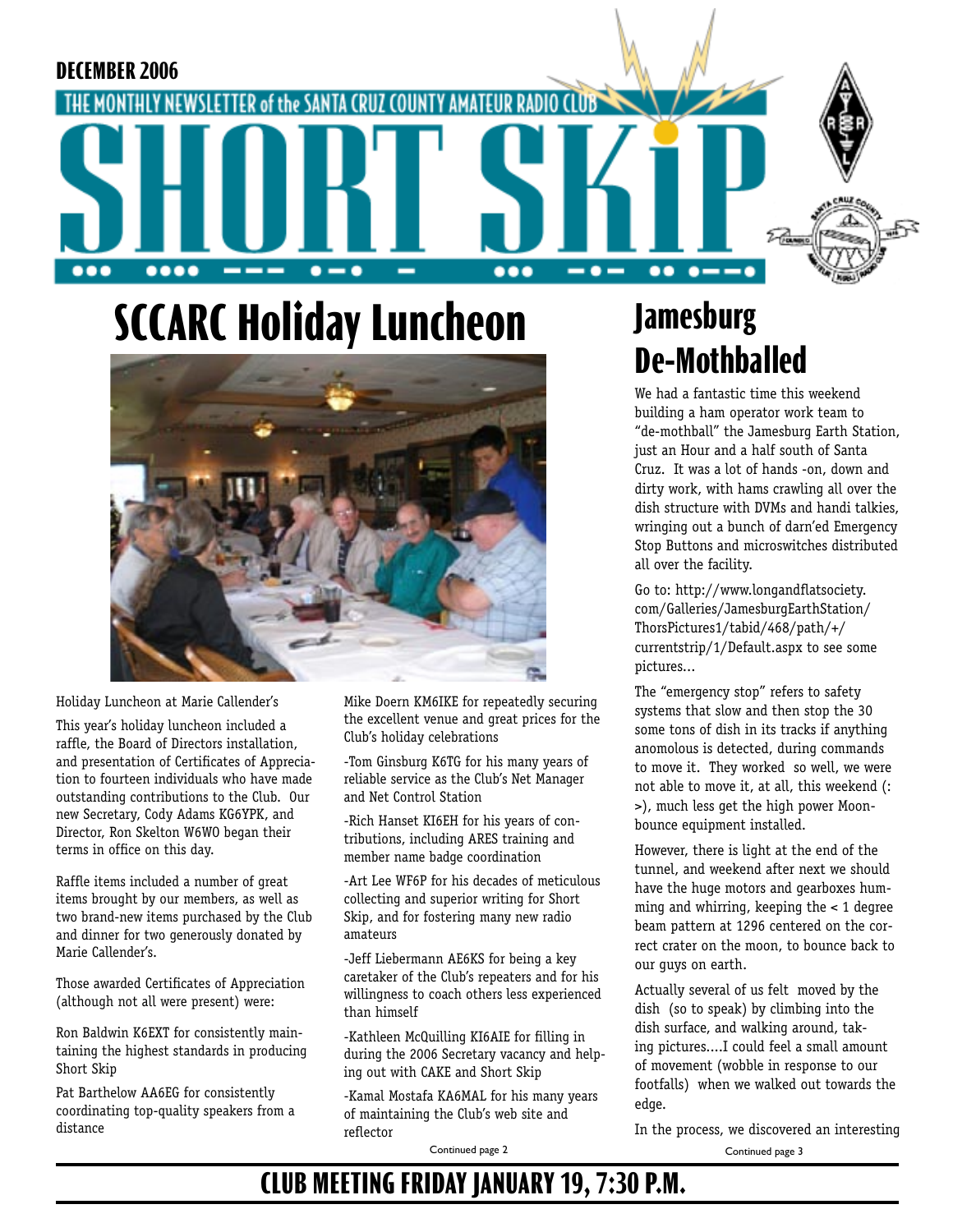

#### November 18

London has a corner where anyone with a voice can get up literally on a soap box and speak their mind, our little corner of Santa Cruz is rather like that except that instead of one-to-many delivery our CAKEessions tend to be many-to-many. So it was today but in a little more order than usual. We took turns to brag about our purchases at the club auction the previous night. The big spender was evidently Rich W1WUH who scooped up some remarkable buys including a very cool HP computer and a 200 Watt Ten-tec HF transceiver among other goodies. Next in the shopping hierarchy was none other than our Auctioneer Extraordinaire Dave W8WLL. Taking a \$5 chance on box of unknowns he acquired two very well engineered home brew items. One of special merit was a compact set of four switched LP filters. I have subsequently plotted their response and they are every bit as good as they look. Whoever made this item knew what they were doing both mechanically and electrically. Art AF6P was happy with a marine radio and Ron W6WO was very pleased with half a dozen RF tight project boxes and a nice12V 26AH battery. Our club session last night was truly great

fun and many thanks are due to Kathleen KI6AIE for her organizing skills

Pat briefly described the big project that he is involved with in Carmel. By big I mean a100ft dia. dish antenna. Pat has rounded up an impressive group who seem determined to put this dish back into service for university and Ham Radio. It will be a very big coup indeed if Pat et al can acquire the rights to that facility. Mikey N6IL is expert in finding obscure information in real-time. Point to an FCC code or a surface mount part and in a few minutes he has the data on his laptop by courtesy of GIGI's wireless access point. Roy KF6KVD filmed Dave in action last night using a camera not much larger than a credit card. It was good to welcome Frank K6BDK back from his wanderings in Kentucky.

#### December 2

Based on the many items discussed at today's session I am thinking of proposing to rename our club the Santa Cruz Consumer Electronic Club! It may however just be the silly buying season we are in. The array of tiny items is staggering. I particularly liked the \$12 digital camera, and the portable reading light that W8FLL came with. On a more sober note a complete software development platform was described by Peter AB6WM that sells for \$20 (good to have you back again Peter). Look up EZ430 (a TI product) on Google for more info. It was a pleasure to have Warren WA6EWT and his XYL Jean join us. Better coffee than at the other place eh Warren! Bob K6XX showed the latest version of his intelligent multi-band, multi-rig, multi-antenna control system. This is the result of 6 years of very

innovative effort. Today's mystery item of a Palomar RF noise bridge was not much of a challenge but In answer to your question Richard W1WUH, it uses a single gang variable capacitor. Fully in for XL max and fully out for XC max. Mikey N6IL showed an impressive example of his college work. It was a poster-sized illustration of how to set up surround sound speaker systems. Al KM6VV brought along a serious piece of his professional work based on a Schmartboard,. It uses an ATMEL micro-controller and incorporates a 128x64 char.chip-on-glass display. A really exciting example of bread-boarding Al. We had some trouble with a JARL magazine text but the circuit diagrams were clear enough. Ron W6WO described encouraging results so far with his I&Q down-converter . Further improvements will involve achieving higher-gain, lower-noise at audio frequencies. Eric K6EP is doing commercial work in this area. Roy KF6KVD seems to be having a lot of fun recording movies of our club events these days. I presume that we could add some of this material to our web site. Next Wednesday we might also be thinking of Mikey as he undergoes the torture of his final exams. I suspect that proof of algorithms would be a stretch for any of us. Good luck Mikey!

Kathleen was busy at one end of our long table trying to get SKYPE to work but finally played us some XMAS music on her Apple laptop instead.

So on that happy note I wish to thank all who participated during the year. CAKE is now entering its 5th year and I look forward to many fun and informative sessions in

#### **Holiday Luncheon continued**

-Cap Pennell KE6AFE for his continued, active involvement as Club officer and with the repeater committee, Field Day, and ARES service

-Ron Skelton W6WO for scheduling, running, and reporting on Coffee Assisted Knowledge Exchange (CAKE) sessions

-Dave Stoddart W8FLL for providing innumerable raffle and auction items, his incomparable auctioneering, and his tireless Elmering







Photos: JV Rudnick (See club web site more photos.)

-Wayne Thalls KB6KN for his writing, exhibits, and public contacts which help to promote amateur radio among the general public

-Bob Wolbert K6XX for enabling the Club to salvage Field Day by offering the use of his property

--Kathleen KI6AIE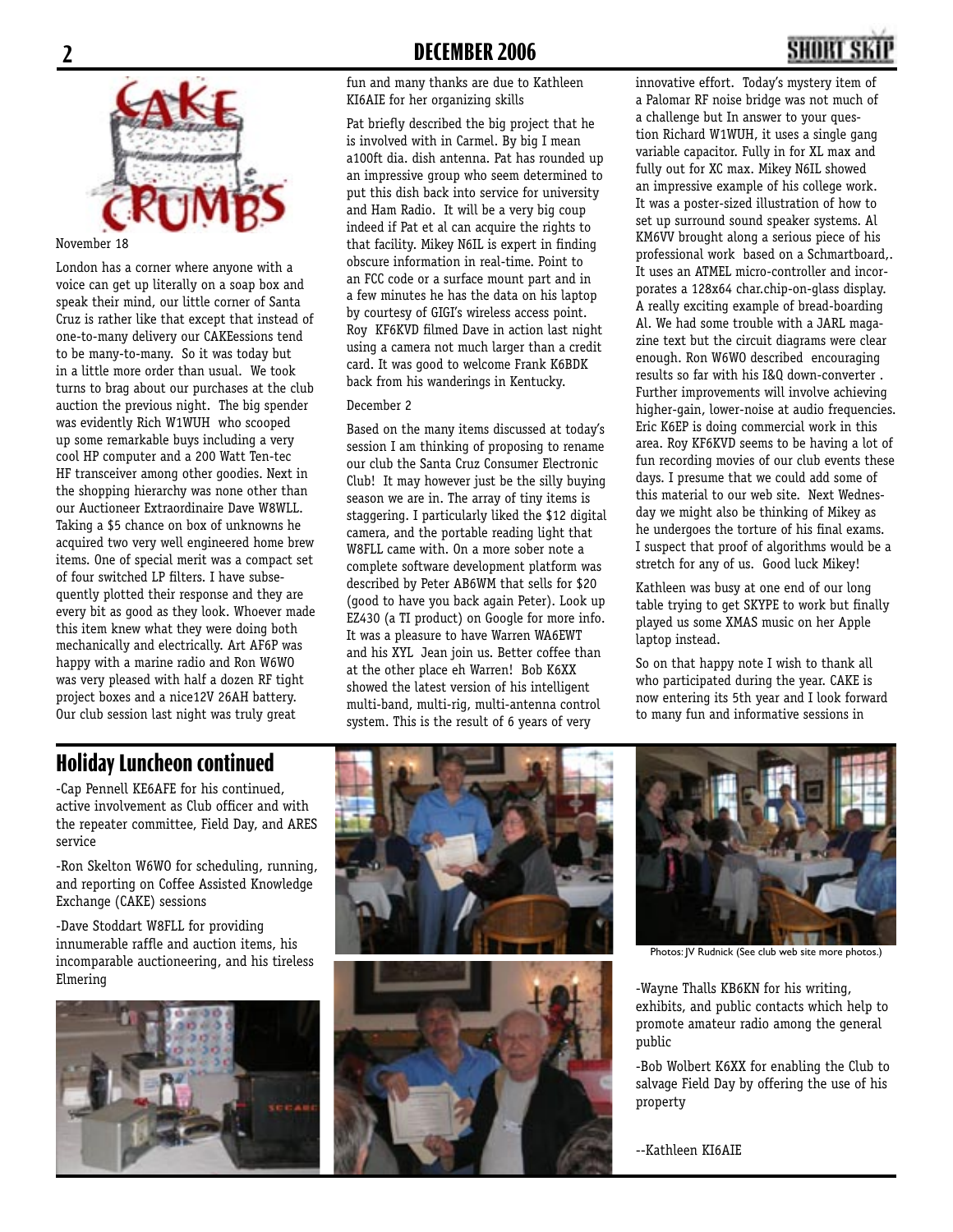## **2 DECEMBER 2006 3**

## **Ribbon Microphones**

Have you ever wanted to build your own ribbon microphone? There are a couple here. And lots of pictures of other types of microphones. Including the microphones that Bob's company is manufacturing. This is an interesting site detailing some of the varied interests of my associate W1XYZ Bob Crowley. There are links to other hams and projects and it is a site that is rapidly growing. http://microphonium.blogspot.com

James Koger

pv544@earthlink.net

## **Treasurer's Report**

At the November Board of Directors meeting, Treasurer Kathleen McQuilling, KI6AIE, reported that the SCCARC treasury had \$5408.26 in cash and bank accounts. At that time all financial obligations had been met, including the annual equipment insurance premium.

## **SCCARC Membership Renewals**

If you haven't already renewed your membership for 2006, you may do it any time now. Annual dues are \$25 for full members, \$6 each for each additional member at the same mailing address, and \$10 for full-time students age 18 or under. Dues may be paid in cash or check (payable to SCCARC) at regular Club meetings, or checks may be mailed to SCCARC, P.O. Box 238, Santa Cruz, CA 95061-0238. Remember, ARRL dues may also be paid through your Club.

#### **ARRL Membership: A Cut For Your Club**

You can save yourself 39 cents and make a "painless" donation to your local Club at the same time by joining ARRL or renewing your ARRL membership through the Santa Cruz County Amateur Radio Club. Just bring your check, made out to "SCCARC" instead of "ARRL," along with your ARRL membership form, to the next Club meeting. We will send ARRL your paperwork and dues (less \$15 for a new membership or \$2 for a renewal). Of course, you may also mail your paperwork to SCCARC, P.O. Box 238, Santa Cruz, CA 95061-0238.

—SCCARC Treasurer, Kathleen McQuilling, KI6AIE



Received a call last night from Pete Carroll, KE6WAX, letting me know they are looking for instructors for a Tech class beginning in January, 2007. Al Marconett, KM6VV, has been working with Pete on this. The classes will be conducted at the yacht harbor with many mariners attending. If you desire to get your hand in teaching, contact Al.

Hey! Those CAKE meetings arranged by Ron, W6WO, are popular. Last Saturday we had several tables pushed together with 15 to 20 attendees. Lots of technical stuff was displayed and discussed, as well as much social banter. Ron was drawing some pretty impressive graphs. When I walked to the tables, customers in Gigi's Bakery and Restaurant inquired about our group. This was good PR for ham radio and Gigi's. Maybe we can talk the management into an actual ham station setup for one of our two hour Saturday sessions. Someone pounding out a QSO on a straight key would have to be impressive. I will be out of town and miss our Christmas party (something about being in only one place at a time, like Gilroy). I know that everyone will enjoy the festive luncheon.

Just finished reading a new book (yes, yet another!) about the 1937 disappearance of the famous Aviatrix, Amelia Earhart. This writing, Finding Amelia, by Ric Gillespie, is available in the Santa Cruz library. Of particular interest to me was the emphasis made on possible copying of her signals by ham radio operators and SWLs in California and Florida. Propagation and skip would play a part in this. During WWII, there were reports of ships hundreds of miles from battles picking up combat transmissions from carrier pilots.

Radio communications in 1937 were almost exclusively by cw on HF. Neither Amelia Earhart nor her expert navigator

Fred Noonan, were familiar with radio operation, frequencies or antennas. They were not Morse code operators, and depended on voice transmissions only. The author made a good case and his research was very thorough. We may never know what actually happened, it's an awfully big ocean out there. However, as ham radio operators, this is a book that I highly recommend and well worth exploring.

Today, as I write this, is December 7th. Back in 1941 I was present during the attack on Pearl Harbor by the Imperial Japanese Navy. It was the worst disaster ever experienced by our Navy. On one of the ships, the USS Utah , slept a radioman 3rd class, Ron Hubbard. He reported that he heard two heavy "thuds" and assumed that a tug had inadvertently rammed them. He put his shoes and pants on and ran topside as the ship rolled over. It had been struck by two bombs or torpedoes. He managed to reach the main deck and was the last man out. Others were trapped below. Ron is a ham living in Monterey and was present at today's annual Pearl Harbor Survivor's Meeting. As a thirteen year old back then, I didn't know that nearly fifty years later I would be working him on cw on 40 meters.

## **Tech License Class**

Peter Kyryl KE6RAX is organizing a Technicians license class to be held at the Santa Cruz Harbor District meeting room, on January 13 from 1-3pm. For more information contact KE6RAX or listen to the Monday K6BJ net.

### **Jamesburg Continued**

problem. The dish has an elevation drive gear and system that only moves the 30 tons of dish, from the horizon to straight up, (Zenith) and not on over to the 180 degree opposite horizon. If we have a moon or satellite that comes over head, quite high, when it gets near the zenith, we will have to rotate the dish almost 180 in azimuth, to get the dish track the star or moon down the other side.....Capish?

How is this done in tracking programs? It appears to be a complicated probem.. How high in the sky does the moon get, in the worst case, at Say, 36 degrees latitude?

73, DX, de Pat AA6EG aa6eg@hotmail.com; Skype: Sparky599